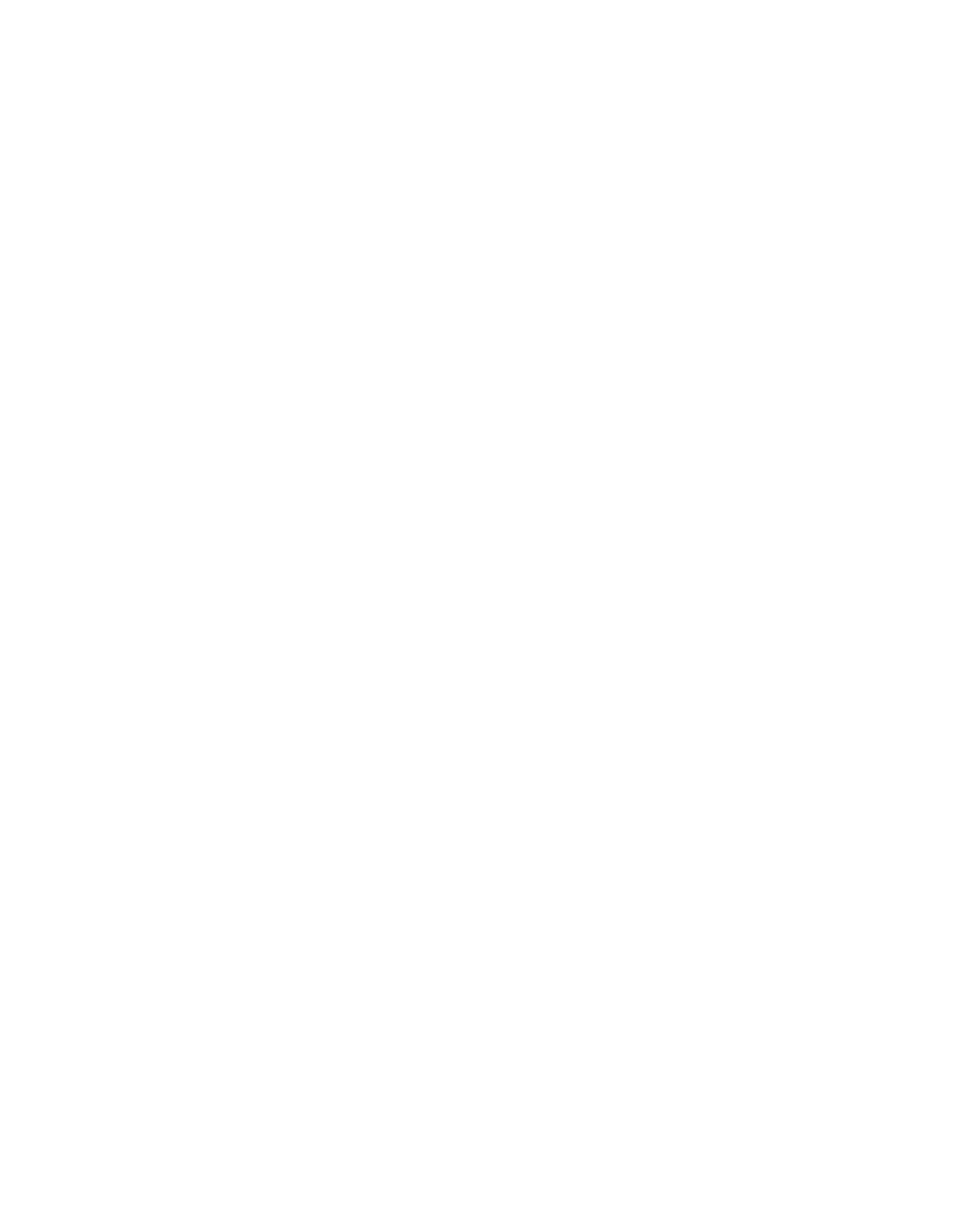## **In the case of Šilović v. Serbia,**

The European Court of Human Rights (Third Section), sitting as a Committee composed of:

Pere Pastor Vilanova, *President,* 

Branko Lubarda,

Georgios A. Serghides, *judges,*

and Fatoş Aracı, *Deputy Section Registrar,*

Having deliberated in private on 11 October 2016,

Delivers the following judgment, which was adopted on that date:

# PROCEDURE

1. The case originated in an application (no. 32883/08) against the Republic of Serbia lodged with the Court under Article 34 of the Convention for the Protection of Human Rights and Fundamental Freedoms ("the Convention") by a Serbian national, Mr Goran Šilović ("the applicant"), on 19 March 2008.

2. The Serbian Government ("the Government") were represented by their Agent at the time, Ms V. Rodić who was recently substituted by their current agent Ms N. Plavšić.

3. On 18 December 2014 the application was communicated to the Government.

4. The Government objected to the examination of the application by a Committee. After having considered the Government's objection, the Court rejects it.

# THE FACTS

#### I. THE CIRCUMSTANCES OF THE CASE

5. The applicant was born in 1952 and lives in Beograd.

6. On 10 June 2002 the applicant filed a claim with the former Supreme Military Court in Belgrade for payment of certain benefits.

7. On 10 August 2007 the Supreme Court of Serbia which took over the jurisdiction of the Supreme Military Court in Belgrade rejected the applicant's claim. The applicant received the said judgment on 2 October 2007.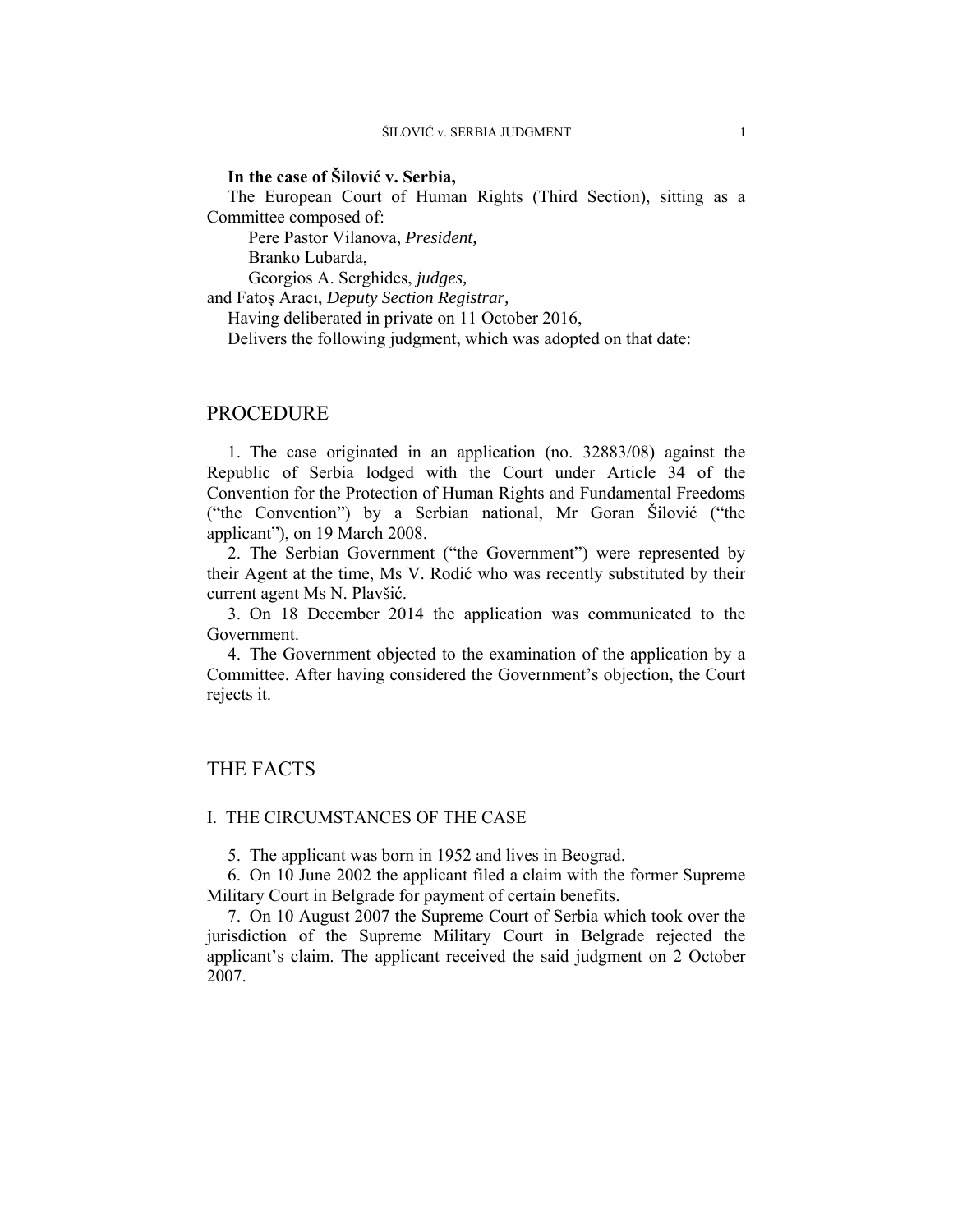# THE LAW

#### I. ALLEGED VIOLATION OF ARTICLE 6 OF THE CONVENTION

8. The applicant complained that the length of the proceedings in question had been incompatible with the "reasonable time" requirement, laid down in Article 6 § 1 of the Convention, which reads as follows:

"In the determination of his civil rights and obligations ..., everyone is entitled to a ... hearing within a reasonable time by a ... tribunal ..."

9. The Government contested that argument claiming that in the specific circumstances of the case, namely the transfer of large number of cases from the former Supreme Military Court to the Supreme Court, the length of proceedings cannot be considered excessive.

10. The period to be taken into consideration began on 3 March 2004 when the Convention entered into force in respect of by Serbia, and ended on 2 October 2007 when the applicant was served with the Supreme Court's judgment. It has thus lasted for three years and seven months in one level of jurisdiction.

#### **A. Admissibility**

11. The Court notes that this application is neither manifestly ill-founded within the meaning of Article 35 § 3 of the Convention nor inadmissible on any other grounds. It must therefore be declared admissible.

## **B. Merits**

12. The Court reiterates that the reasonableness of the length of proceedings must be assessed in the light of the circumstances of the case and with reference to the following criteria: the complexity of the case, the conduct of the applicants and the relevant authorities and what was at stake for the applicant in the dispute (see, among many other authorities, *Frydlender v. France* [GC], no. 30979/96, § 43, ECHR 2000-VII).

13. The Court has frequently found violations of Article 6 § 1 of the Convention in cases raising issues similar to the one in the present case (see *Frydlender*, cited above).

14. Having examined all the material submitted to it, the Court has not found any fact or argument capable of persuading it to reach a different conclusion on the merits of the applicant's complaint. Having regard to its case-law on the subject (see *Nemet v. Serbia*, no. 22543/05, § 17, 8 December 2009), the Court considers that in the instant case the length of the proceedings was excessive and failed to meet the "reasonable time" requirement.